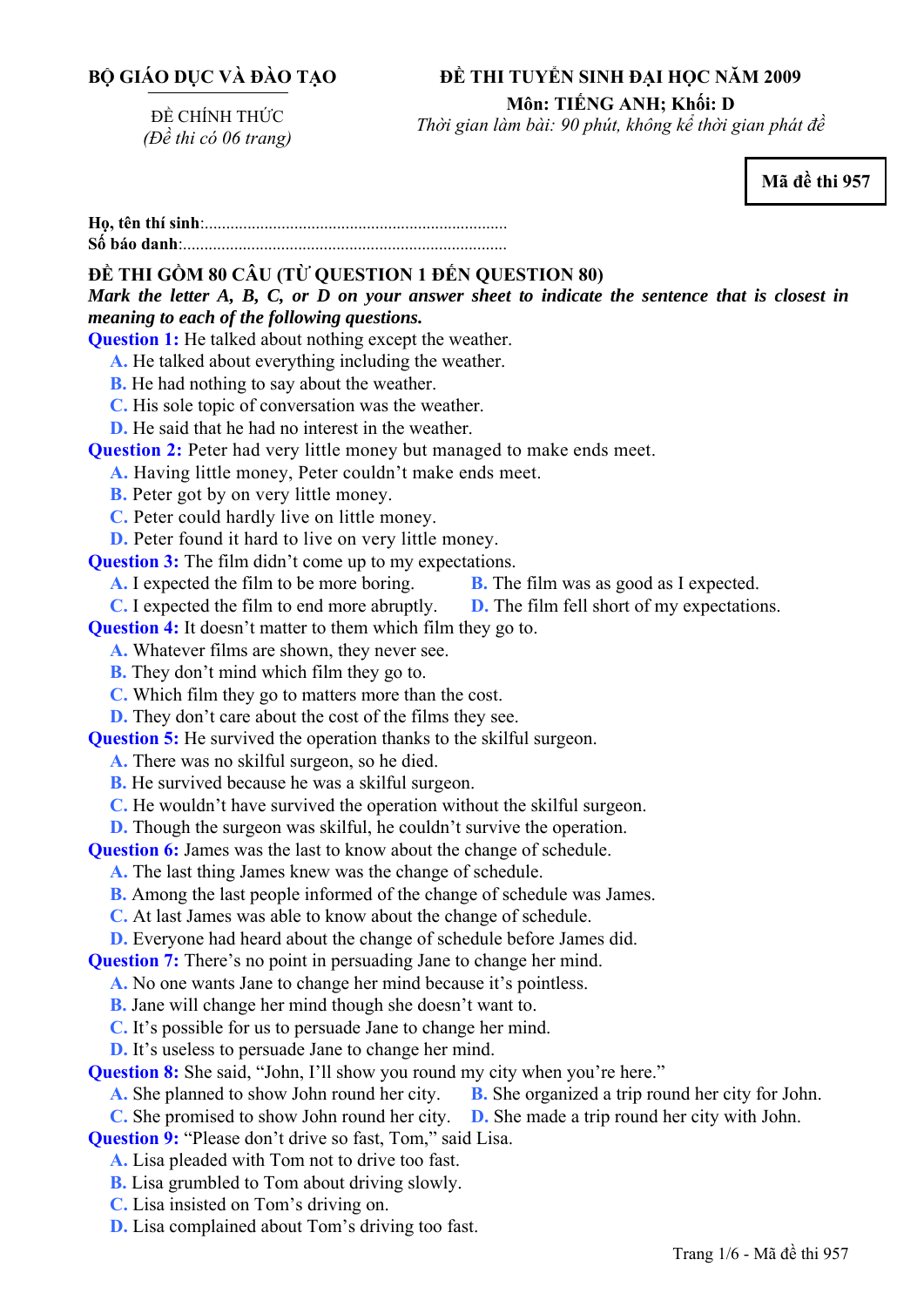**Question 10:** "Why don't you reply to the President's offer right now?" said Mary to her husband.

**A.** Mary wondered why her husband didn't reply to the President's offer then.

**B.** Mary suggested that her husband should reply to the President's offer without delay.

**C.** Mary told her husband why he didn't reply to the President's offer then.

**D.** Mary ordered her husband to reply to the President's offer right now.

### *Read the following passage and mark the letter A, B, C, or D on your answer sheet to indicate the correct answer to each of the questions from 11 to 20.*

Probably the most famous film commenting on the twentieth-century technology is *Modern Times,* made in 1936. Charlie Chaplin was motivated to make the film by a reporter who, while interviewing him, happened to describe the working conditions in industrial Detroit. Chaplin was told that healthy young farm boys were lured to the city to work on automotive assembly lines. Within four or five years, these young men's health was destroyed by the stress of work in the factories.

The film opens with a shot of a mass of sheep making their way down a crowded ramp.

Abruptly, the film shifts to a scene of factory workers **jostling one another** on their way to a factory. However, the rather bitter note of criticism in the implied comparison is not sustained. It is replaced by a gentle note of satire. Chaplin prefers to entertain rather than lecture.

Scenes of factory interiors account for only about one-third of *Modern Times*, but they contain some of the most pointed social commentary as well as the most comic situations. No one who has seen the film can ever forget Chaplin **vainly** trying to keep pace with the fast-moving conveyor belt, almost losing his mind in the process. Another popular scene involves an automatic feeding machine brought to the assembly line so that workers need not interrupt their labor to eat. The feeding machine malfunctions, hurling food at Chaplin, who is strapped in his position on the assembly line and cannot escape. **This** serves to illustrate people's utter helplessness in the face of machines that are meant to serve their basic needs.

Clearly, *Modern Times* has its faults, but it remains the best film treating technology within a social context. It does not offer a radical social message, but it does accurately reflect the sentiment of many who feel they are victims of an over-mechanised world.

| <b>Question 11:</b> According to the passage, Chaplin got the idea for <i>Modern Times</i> from ______. |                                                                                       |                                                                                   |                  |  |
|---------------------------------------------------------------------------------------------------------|---------------------------------------------------------------------------------------|-----------------------------------------------------------------------------------|------------------|--|
| <b>A.</b> fieldwork                                                                                     |                                                                                       | <b>B.</b> a conversation <b>C.</b> a newspaper <b>D.</b> a movie                  |                  |  |
| <b>Question 12:</b> The young farm boys went to the city because they were                              |                                                                                       |                                                                                   |                  |  |
| <b>A.</b> promised better accommodation <b>B.</b> driven out of their sheep farm                        |                                                                                       |                                                                                   |                  |  |
|                                                                                                         |                                                                                       | C. forced to leave their sheep farm D. attracted by the prospect of a better life |                  |  |
| <b>Question 13:</b> The phrase "jostling one another" in the third paragraph is closest in meaning to   |                                                                                       |                                                                                   |                  |  |
|                                                                                                         |                                                                                       |                                                                                   |                  |  |
| A. jogging side by side                                                                                 |                                                                                       | <b>B.</b> pushing one another                                                     |                  |  |
| C. hurrying up together                                                                                 |                                                                                       | <b>D.</b> running against each other                                              |                  |  |
| <b>Question 14:</b> According to the passage, the opening scene of the film is intended ______.         |                                                                                       |                                                                                   |                  |  |
| A. to produce a tacit association <b>B.</b> to give the setting for the entire plot later               |                                                                                       |                                                                                   |                  |  |
| $C$ , to introduce the main characters of the film $D$ , to reveal the situation of the factory workers |                                                                                       |                                                                                   |                  |  |
| <b>Question 15:</b> The word " <b>vainly</b> " in the fourth paragraph is closest in meaning to "       |                                                                                       |                                                                                   |                  |  |
|                                                                                                         | <b>A.</b> hopelessly <b>B.</b> recklessly <b>C.</b> carelessly <b>D.</b> effortlessly |                                                                                   |                  |  |
| <b>Question 16:</b> The word "This" in the fourth paragraph refers to ______.                           |                                                                                       |                                                                                   |                  |  |
| A. the situation of young workers in a factory                                                          |                                                                                       |                                                                                   |                  |  |
| <b>B.</b> the malfunction of the twentieth-century technology                                           |                                                                                       |                                                                                   |                  |  |
| C, the scene of an assembly line in operation                                                           |                                                                                       |                                                                                   |                  |  |
| <b>D.</b> the scene of the malfunction of the feeding machine                                           |                                                                                       |                                                                                   |                  |  |
| <b>Question 17:</b> According to the author, about two-thirds of <i>Modern Times</i> ______.            |                                                                                       |                                                                                   |                  |  |
| A. is rather discouraging                                                                               |                                                                                       | <b>B.</b> entertains the audience most                                            |                  |  |
| C, is more critical than the rest                                                                       |                                                                                       | <b>D.</b> was shot outside a factory                                              |                  |  |
| <b>Question 18:</b> The author refers to all of the following notions to describe Modern Times EXCEPT   |                                                                                       |                                                                                   |                  |  |
| <b>A.</b> entertainment <b>B.</b> criticism                                                             |                                                                                       | <b>C.</b> revolution                                                              | <b>D.</b> satire |  |

Trang 2/6 - Mã đề thi 957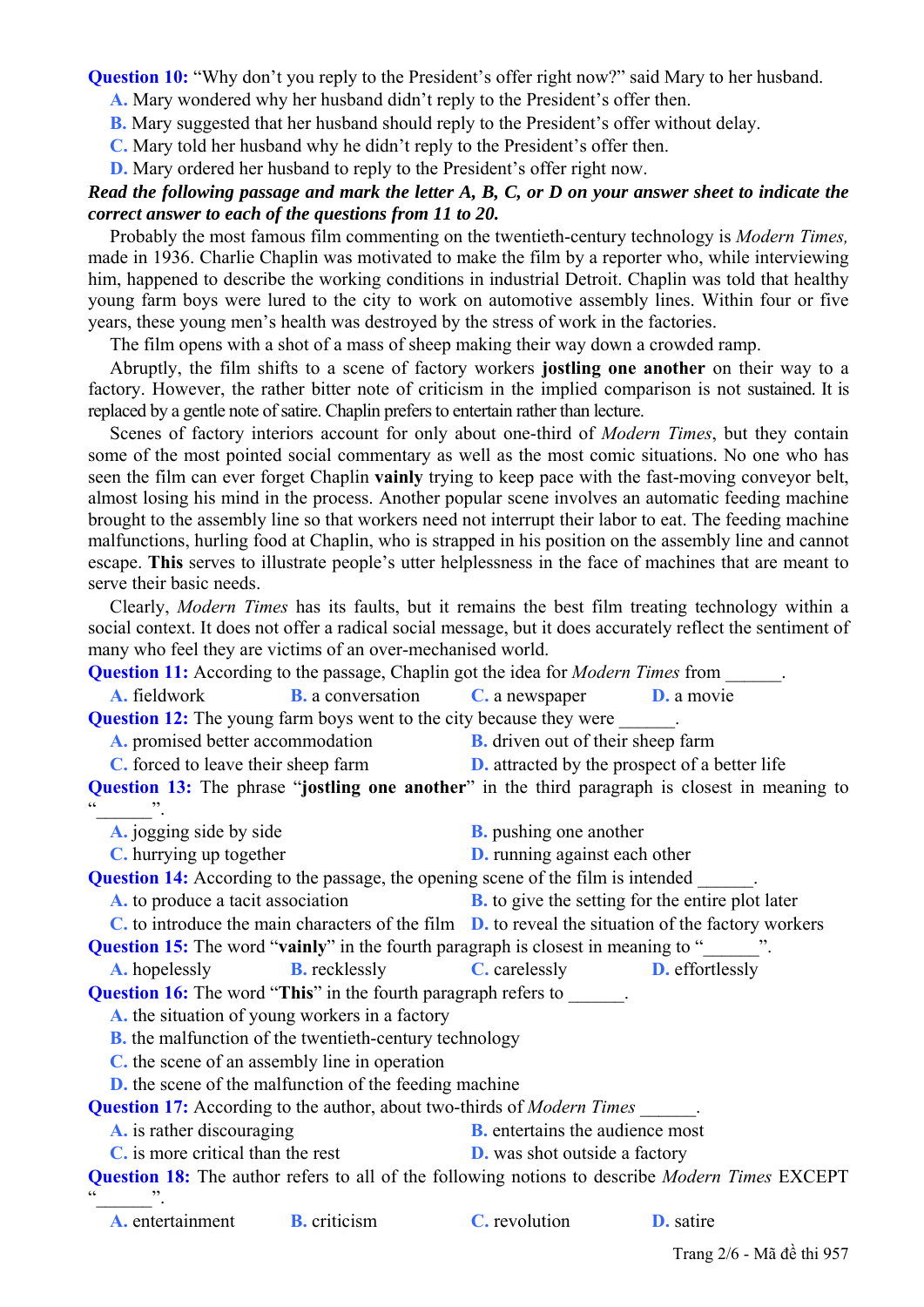**Question 19:** Which of the following statements is NOT true according to the passage?

**A.** The working conditions in the car factories of the 1930s were very stressful.

**B.** The author does not consider *Modern Times* as a perfect film.

**C.** *Modern Times* depicts the over-mechanised world from a social viewpoint.

**D.** In *Modern Times,* the factory workers' basic needs are well met.

**Question 20:** The passage was written to

**A.** explain Chaplin's style of acting **B.** review one of Chaplin's popular films

**C.** discuss the disadvantages of technology **D.** criticize the factory system of the 1930s

*Mark the letter A, B, C, or D on your answer sheet to indicate the word that differs from the rest in the position of the main stress in each of the following questions.* 

| <b>Question 21: A.</b> catastrophe                                                                                        | <b>B.</b> supervisor  | C. agriculture        | <b>D.</b> dictionary  |
|---------------------------------------------------------------------------------------------------------------------------|-----------------------|-----------------------|-----------------------|
| <b>Question 22: A. convenient</b>                                                                                         | <b>B.</b> fashionable | <b>C.</b> traditional | <b>D.</b> significant |
| <b>Question 23: A. abnormal</b>                                                                                           | <b>B.</b> innocent    | C. impatient          | <b>D.</b> initial     |
| <b>Question 24: A. mosquito</b>                                                                                           | <b>B.</b> elephant    | C. buffalo            | D. dinosaur           |
| <b>Question 25: A. protect</b>                                                                                            | <b>B.</b> compose     | C. relate             | <b>D.</b> settle      |
| Mark the letter A, B, C, or D on your answer sheet to show the underlined part that needs<br>correction.                  |                       |                       |                       |
| <b>Question 26:</b> Bill was about average in performance in comparison with other students in his class.                 |                       |                       |                       |
| A                                                                                                                         |                       | B                     |                       |
| <b>Question 27:</b> The media have produced live covering of Michael Jackson's fans around the world                      |                       |                       |                       |
| A                                                                                                                         | B                     |                       |                       |
| mourning for him.                                                                                                         |                       |                       |                       |
|                                                                                                                           |                       |                       |                       |
| <b>Question 28:</b> Although smokers are aware that smoking is harmful to their health, they can't get rid it.            |                       |                       |                       |
| A                                                                                                                         | B                     |                       | D                     |
| <b>Question 29:</b> Even though the extremely bad weather in the mountains, the climbers decided<br>A                     | B                     |                       |                       |
| not to cancel their climb.                                                                                                |                       |                       |                       |
| $\mathcal{C}$<br>D                                                                                                        |                       |                       |                       |
| <b>Question 30:</b> Found in the 12 <sup>th</sup> century, Oxford University ranks among the world's oldest universities. |                       |                       |                       |
| A                                                                                                                         |                       | B<br>C                | D                     |
|                                                                                                                           |                       |                       |                       |

#### *Read the following passage and mark the letter A, B, C, or D on your answer sheet to indicate the correct answer to each of the questions from 31 to 40.*

Very few people in the modern world obtain their food supply by hunting and gathering in the natural environment surrounding their homes. This method of harvesting from nature's provision is the oldest known subsistence strategy and has been practised for at least the last two million years. It was, indeed, the only way to obtain food until rudimentary farming and the **domestication** of wild animals were introduced about 10,000 years ago.

Because hunter-gatherers have fared poorly in comparison with their agricultural cousins, their numbers have dwindled, and they have been forced to live in **marginal** environments, such as deserts and arctic wastelands. In higher latitudes, the shorter growing seasons have restricted the availability of plant life. Such **conditions** have caused a greater dependence on hunting, and on fishing along the coasts and waterways. The abundance of vegetation in the lower latitudes of the tropics, on the other hand, has provided a greater opportunity for gathering a variety of plants. In short, the environmental differences have restricted the diet and have limited possibilities for the development of subsistence societies.

Contemporary hunter-gatherers may help us understand our prehistoric ancestors. We know from the observation of modern hunter-gatherers in both Africa and Alaska that a society based on hunting and gathering must be very mobile. While the entire community camps in a central location, a smaller party harvests the food within a reasonable distance from the camp. When the food in the area has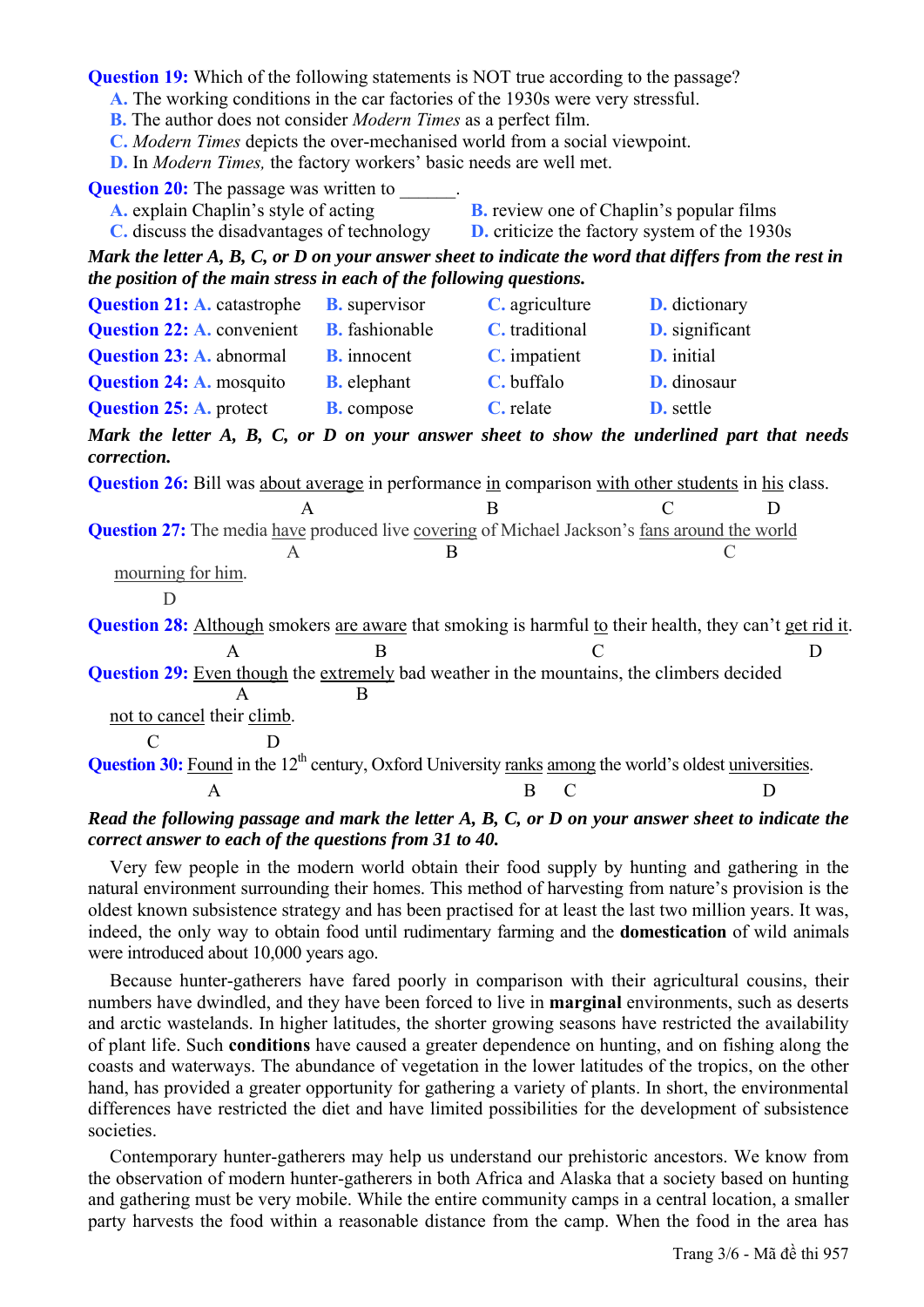become exhausted, the community moves on to exploit another site. We also notice seasonal migration patterns evolving for most hunter-gatherers, along with a strict division of labor between the sexes. These patterns of behavior may be similar to those practised by mankind during the Paleolithic Period.

**Question 31:** The word "**domestication**" in the first paragraph mostly means

**A.** adapting animals to suit a new working environment

- **B.** making wild animals used to living with and working for humans
- **C.** hatching and raising new species of wild animals in the home
- **D.** teaching animals to do a particular job or activity in the home

**Question 32:** According to the passage, subsistence societies depend mainly on \_\_\_\_\_\_.

- **A.** agricultural products **B.** farming methods
- **C.** hunter-gatherers' tools **D.** nature's provision

**Question 33:** The word "**marginal**" in the second paragraph is closest in meaning to "

**A.** suburban **B.** disadvantaged **C.** abandoned **D.** forgotten

**Question 34:** In the lower latitudes of the tropics, hunter-gatherers

- **A.** can free themselves from hunting **B.** have better food gathering from nature
- **C.** harvest shorter seasonal crops **D.** live along the coasts and waterways for fishing

**Question 35:** According to the passage, studies of contemporary subsistence societies can provide a

**A.** further understanding of modern subsistence societies

**B.** further understanding of prehistoric times

 $\mathcal{L}=\mathcal{L}$ 

 $\mathcal{L}=\mathcal{L}$ 

**C.** broader vision of prehistoric natural environments

**D.** deeper insight into the dry-land farming

**Question 36:** The word "**conditions**" in the second paragraph refers to \_\_\_\_\_\_.

**A.** the situations in which hunter-gatherers hardly find anything to eat

**B.** the situations in which hunter-gatherers can grow some crops

**C.** the places where plenty of animals and fish can be found

**D.** the environments where it is not favorable for vegetation to grow

**Question 37:** A typical feature of both modern and prehistoric hunter-gatherers is that

**A.** they don't have a strong sense of community

**B.** they live in the forests for all their life

**C.** they often change their living places

**D.** they don't have a healthy and balanced diet

**Question 38:** According to the passage, which of the following is NOT mentioned?

**A.** The number of hunter-gatherers decreases where farming is convenient.

**B.** Hunting or fishing develops where there are no or short growing seasons.

**C.** The environmental differences produce no effect on subsistence societies.

**D.** Harvesting from the natural environment had existed long before farming was taken up.

**Question 39:** According to the author, most contemporary and prehistoric hunter-gatherers share

| <b>A.</b> some restricted daily rules | <b>B.</b> some methods of production |
|---------------------------------------|--------------------------------------|
|---------------------------------------|--------------------------------------|

**C.** some patterns of behavior **D.** only the way of duty division

**Question 40:** Which of the following would serve as the best title of the passage?

**A.** Hunter-gatherers and Subsistence Societies **B.** Hunter-gatherers: Always on the Move

**C.** A Brief History of Subsistence Farming **D.** Evolution of Humans' Farming Methods

### *Mark the letter A, B, C, or D on your answer sheet to indicate the correct answer to each of the following questions.*

| <b>Question 41:</b> Through an , your letter was left unanswered. |                    |                                                     |                       |  |
|-------------------------------------------------------------------|--------------------|-----------------------------------------------------|-----------------------|--|
| <b>A.</b> overcharge                                              | <b>B.</b> overtone | C. oversight                                        | <b>D.</b> overtime    |  |
| <b>Question 42:</b> - "How do you like your steak done?"          |                    |                                                     |                       |  |
|                                                                   |                    |                                                     |                       |  |
| <b>A.</b> Very much                                               |                    | <b>B.</b> I don't like it much <b>C</b> . Well done | <b>D.</b> Very little |  |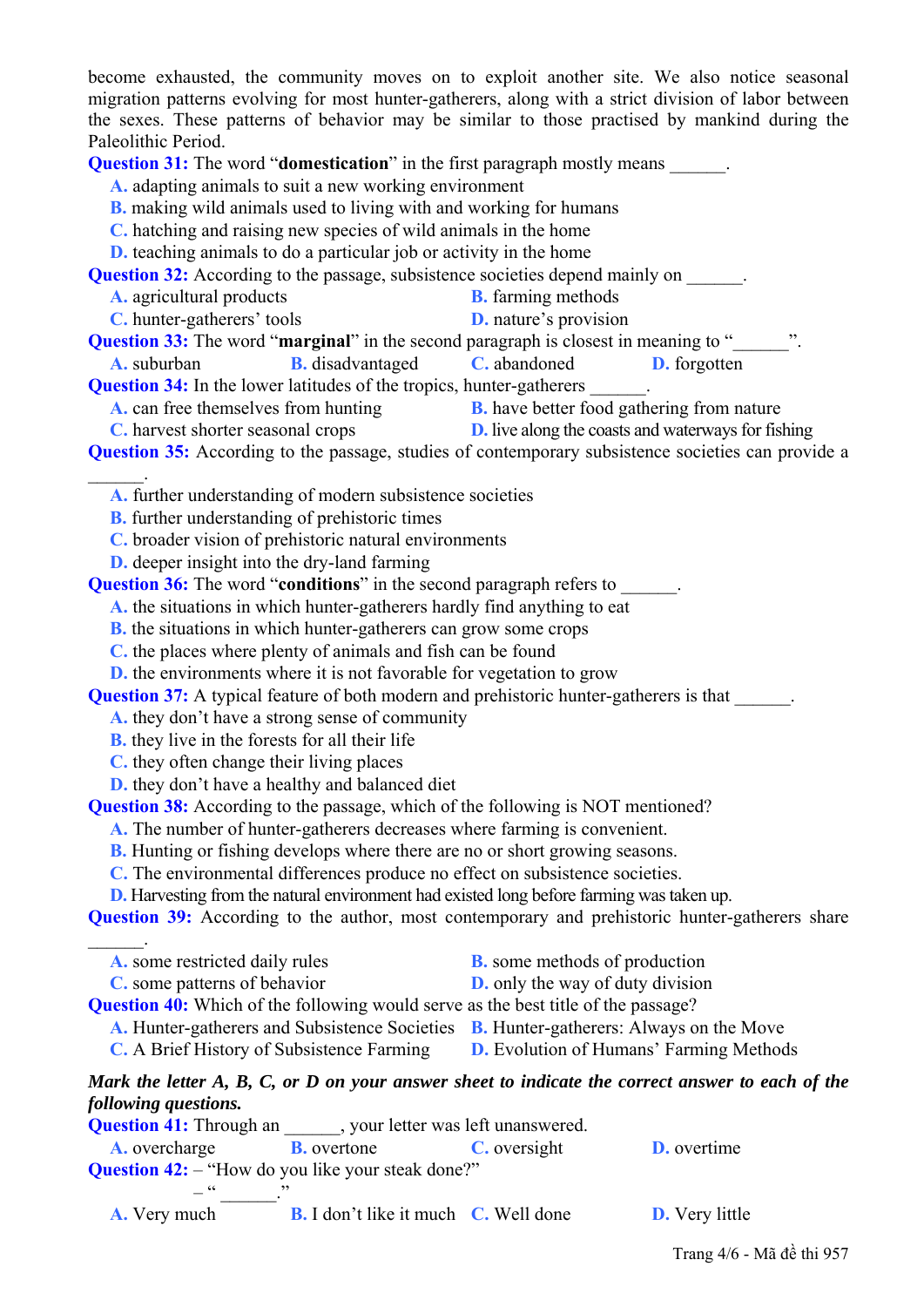**Question 43:** "How many times have I told you \_\_\_\_\_\_\_ football in the street?" **A.** not to play **B.** not playing **C.** do not play **D.** not to have played **Question 44:** It is very important for a firm or a company to keep the changes in the market. **A.** up with **B.** touch with **C.** pace of **D.** track about **Question 45:** I won't change my mind what you say. **A.** whether **B.** because **C.** no matter **D.** although **Question 46:** John: "Do you think that we should use public transportation to protect our environment?" Laura: " $\cdots$ " **A.** Well, that's very surprising. **B.** Yes, it's an absurd idea. **C.** There's no doubt about it. **D.** Of course not. You bet! **Question 47:** They didn't find in a foreign country. **A.** it easy to live **B.** easy to live **C.** it to live easy **D.** it easy live **Question 48:** There was nothing they could do leave the car at the roadside where it had broken down. **A.** than **B.** but **C.** instead of **D.** unless **Question 49:** The forecast has revealed that the world's reserves of fossil fuel will have by 2015. **A.** used off **B.** taken over **C.** caught up **D.** run out **Question 50:** – "Don't fail to send your parents my regards."  $-$ **A.** You're welcome **B.** Good idea, thanks **C.** Thanks, I will **D.** It's my pleasure **Question 51:** Jane law for four years now at Harvard. **A.** is studying **B.** studied **C.** has been studying **D.** studies **Question 52:** Lora: "Your new blouse looks gorgeous, Helen!" Helen: " **A.** Thanks, I bought it at Macy's **B.** It's up to you **C.** I'd rather not **D.** You can say that again **Question 53:** We couldn't fly because all the tickets had been sold out. **A.** economical **B.** economy **C.** economic **D.** economics **Question 54:** There should be an international law against **A.** afforestation **B.** deforestation **C.** reforestation **D.** forestry **Question 55:** My mother told me to  $\qquad$  for an electrician when her fan was out of order. **A.** send **B.** write **C.** rent **D.** turn **Question 56:** "Don't worry. I have tire at the back of my car." **A.** the other **B.** other **C.** others **D.** another **Question 57:** Only when you grow up \_\_\_\_\_\_\_ the truth. **A.** you know **B.** do you know **C.** will you know **D.** you will know **Question 58:** – "Mum, I've got 600 on the TOEFL test."  $\sim$   $\sim$   $\sim$ **A.** Good way! **B.** Oh, hard luck! **C.** You are right. **D.** Good job! **Question 59:** She had to hand in her notice advance when she decided to leave the job. **A.** to **B.** with **C.** in **D.** from **Question 60:** – "Should we bring a lot of money on the trip?" – "Yes. \_\_\_\_\_ we decide to stay longer." **A.** Because **B.** So that **C.** Though **D.** In case **Question 61:** he arrived at the bus stop when the bus came. **A.** Hardly had **B.** No sooner had **C.** Not until had **D.** No longer has